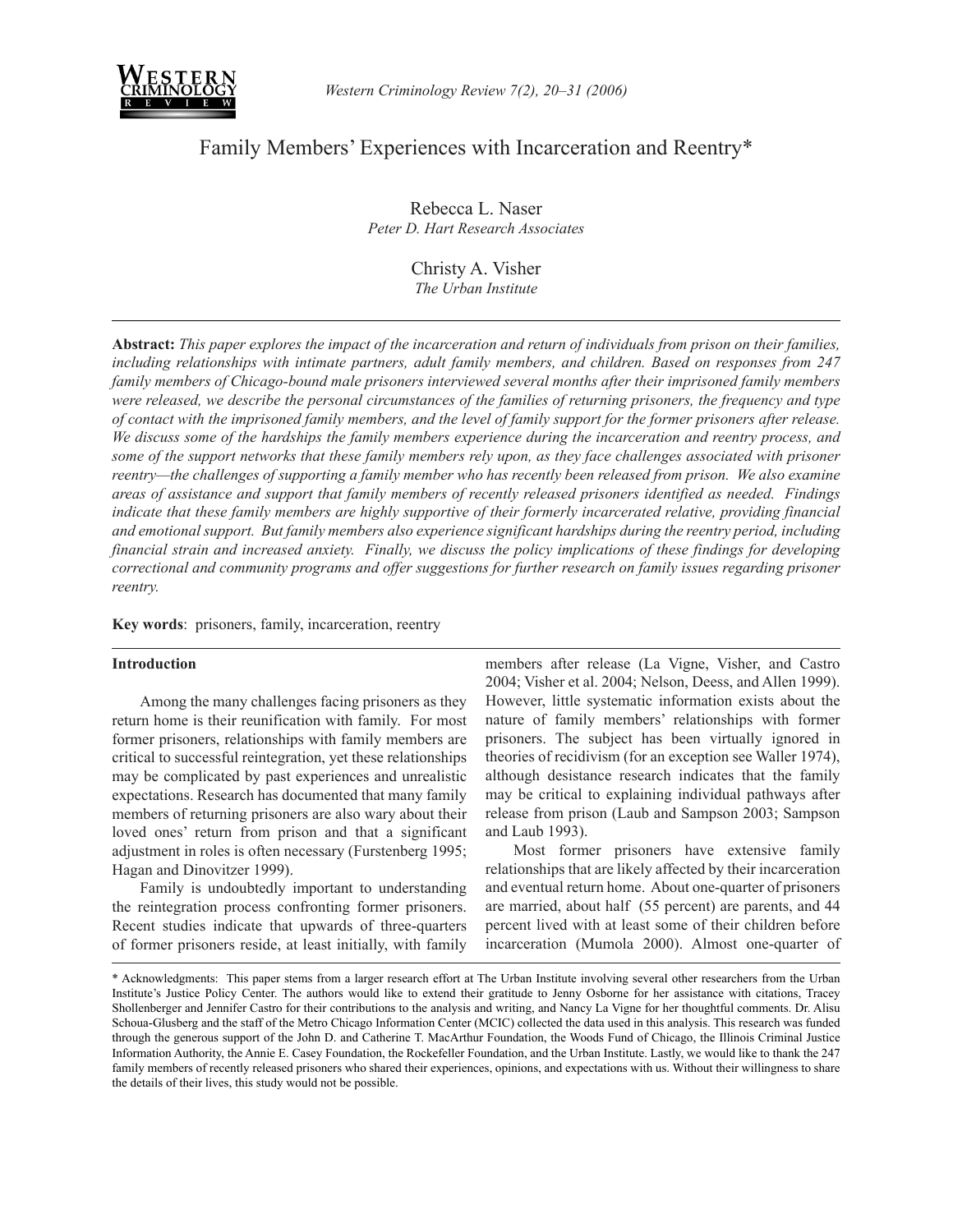inmate parents have three or more children, and the majority of these children are under age 10 (Mumola 2000). Also, incarcerated parents maintain a surprising level of contact with their children, especially in light of the difficulties introduced by the prison environment. More than 80 percent of prison inmates report having had some kind of contact with their children during their period of incarceration (Mumola 2000). These family ties also extend to the period after release. In a study of former prisoners in Chicago, 71 percent reported that support from family would be important in helping them stay out of prison (La Vigne et al. 2004). Thus, the opportunity to renew and maintain successful relationships with family may lead to more involvement after release in conventional roles such as parent, spouse, and employee (Edin, Nelson, and Paranal 2004; Sampson and Laub 1993; Uggen, Manza, and Behrens 2004).

 Existing research provides strong empirical evidence that the family of a returning prisoner has a significant impact on post-release success or failure – indeed, the family often serves as a 'buffering agent' for the newly released prisoner (e.g., Irwin 1970). Among the family influences that may be important is the strength of family relationships before and during incarceration, including the frequency of contact during incarceration, and whether family provides a pro-social or antisocial influence. Further, the type and level of support offered by family after release, whether emotional, financial, or other tangible support such as housing and transportation, is likely to influence former prisoners' success or failure after release (La Vigne et al. 2004). While much of this research supports a strong correlation between family ties and post-release success, it fails to address how and why this effect occurs and how the family is affected by incarceration and reentry.

 The Urban Institute's *Returning Home* study provides the first in-depth analysis of family members' experiences with incarceration and reentry by analyzing interviews with 247 persons who had family members released from prison approximately three months before their interviews. These data enable us to explore several research questions, including: What are some of the consequences of incarceration and reentry for families? When an incarcerated family member returns home, what types of support does his family provide? What challenges do families of returning prisoners face? Upon what support systems and coping mechanisms do these family members rely?

 This paper begins with a summary of related literature, followed by a description of how the study sample was selected. We then examine the characteristics and circumstances of the family members in our study, providing an in-depth look at their demographic characteristics, their relationships with the recently released family members, the frequency and type of contact they had with their imprisoned family members during incarceration, and the hardships and challenges these family members of returning prisoners experienced. We then explore coping mechanisms and types of internal (e.g., personal spirituality) and external (e.g., religious and community organizations) assistance and support upon which these family members relied. We conclude with a discussion of the implications of these research findings for policy and practice.

### **Related Literature**

 In the same way that most research on former prisoners addresses the prediction of recidivism, research that considers the family's impact on returning prisoners also almost exclusively focuses on the outcome of recidivism, rather than attempting to understand the complicated social processes through which family may affect reintegration. Further, our understanding of the role of family in the reintegration process is based primarily on studies that focus on family relationships and ties during prison. For example, a remarkably consistent association has been found between family contact during incarceration and lower recidivism rates (Adams and Fischer 1976; Arditti et al. 2003; Glaser 1969; Hairston 2002; Holt and Miller 1972; Klein, Bartholomew, and Hibbert 2002; Ohlin 1954).

 In recent decades, research that has focused on the impact of returning prisoners on their families has concentrated primarily on the effects on children whose parents are incarcerated. These studies have found that the absence of incarcerated parental figures creates emotional and financial strain for children (Adalist-Estrin 1994; Fishman 1983; Hairston 1989; Schneller 1976; Sharp & Marcus-Mendoza 2001; Swan 1981). Surprisingly, few studies examine the family's general experiences with the incarceration and eventual return of a family member from prison, a perspective that may provide insight into the role of family in the reintegration process for returning prisoners and enhance our understanding of why some returning prisoners succeed and others do not.

 Three studies of former prisoners conducted outside the United States provide additional clues about the importance of family relationships to post-release outcomes. In the early 1990s, 311 male recidivists in the Ontario region completed detailed interviews shortly after their return to prison concerning their lives in the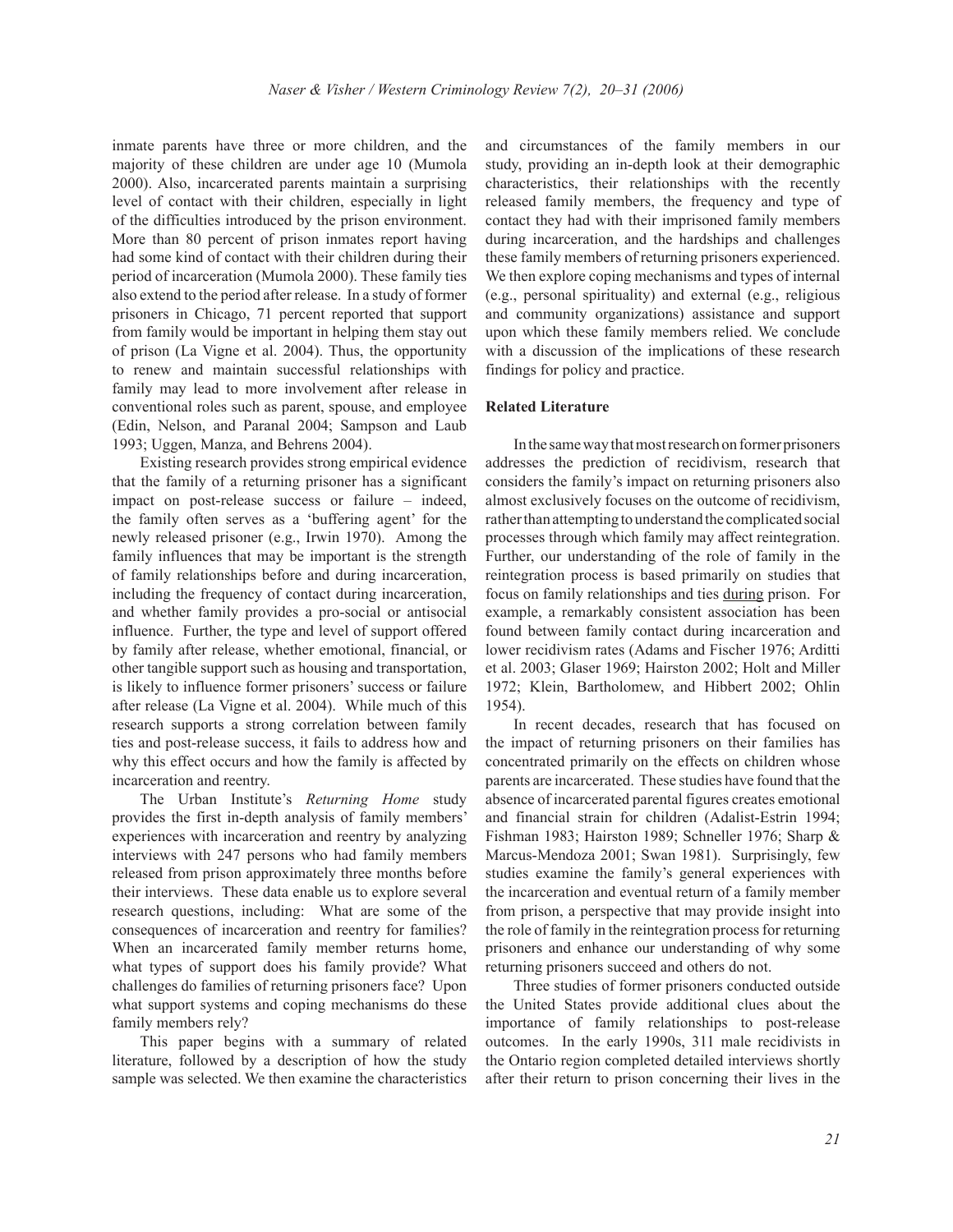community preceding the new offense (Zamble and Quinsey 1997). When asked about problems experienced since release, the most common difficulties mentioned were interpersonal conflicts, primarily with heterosexual partners. In the early 1990s, researchers at the University of Oxford conducted a two-year longitudinal study of 130 male property offenders as they transitioned from prison to the community (Burnett 1992). Analysis of post-release interviews revealed that respondents who continued to engage in criminal activity were more likely to have relationship problems, less likely to have children, and more likely to experience conflict with their parents or other relatives than were those who desisted from criminal involvement (Burnett 2004). Additionally, an older study of over 400 men released from prisons in Ontario in 1968 points to the importance of several post-release factors in predicting recidivism, including spending time with children shortly after release (Waller 1974).

 In recent longitudinal research on prisoner reentry, different types of family support provided to recently released prisoners appear to improve post-release outcomes. In particular, perceived emotional support and tangible support, such as housing and financial assistance, were associated with employment and reduced substance use (La Vigne et al. 2004; Visher et al. 2004; Nelson et al. 1999). Researchers have also found that general family acceptance and encouragement are related to post-release success. In a study of recently released prisoners in New York City, members of the sample who demonstrated the greatest success in employment and abstinence from drugs and generally exhibited optimistic attitudes were "the ones that talked most about their family's acceptance of them" (Nelson et al. 1999:10).

 A few studies, primarily program evaluations, have examined formal support systems that provide assistance to family members of returning prisoners. These studies have found that providing services to the family members of recently released prisoners can lead to positive outcomes for former prisoners, such as decreased substance use and fewer physical, mental, and emotional problems (Couturier 1995; Shapiro and Schwartz 2001; Sullivan et al. 2002). However, these studies have also found that involvement of families in the reintegration process may create additional strain in family relationships. A family support program designed to help former prisoners reduce their drug use and avoid criminal activity found that participating families reported higher rates of emotional problems and stress than did families in a comparison group (Sullivan et al. 2002).

Virtually no research exists that examines the formal

and informal support networks (e.g., family, religious and community organizations) and positive or negative coping mechanisms (e.g., personal spirituality, substance use) these family members utilize to mitigate the strain, emotional problems, and stress associated with their roles as supportive family members to recently released prisoners. A related literature – studies of the effects on families of military-imposed separations (e.g., Boulding 1950; Hill 1949; McCubbin and Dahl 1976)—has not been applied to the situations facing families of incarcerated persons.

 Religious and spiritual beliefs are important sources of strength for many people, and research indicates that a person's well being may be enhanced by certain dimensions of spirituality (e.g., Ellison 1991). Research has also shown that religious coping mechanisms, when compared to other coping mechanisms, help individuals to better react to stressful situations (Seeman and McEwen 1996). Furthermore, religious groups can be important emotional and tangible support systems (Bradley 1995). On the other hand, non-criminal justice research indicates that drug and alcohol use is related to stressful life situations and may be used as a negative coping mechanism (Saxon et al. 2001; José et al. 2000; Butters 2002). These issues have been virtually unexplored when it comes to understanding how families of returning prisoners deal with the additional stress associated with providing emotional and tangible support to a recently released family member.

 It is clear that returning prisoners rely on family and that family support can play an important role in successful reentry. For these reasons, reentry programs involving families could benefit from a greater understanding of the circumstances faced by family members of former prisoners, the types of assistance that families are able and willing to provide to returning prisoners, the additional stresses associated with providing such support, and the coping mechanisms and support systems these families rely upon. However, few studies have examined the lives of family members of prisoners or studied what happens when an imprisoned family member returns home (see Fishman 1990 for an important exception).

 Researchers, practitioners, and policymakers are realizing that family can be an integral part of the reentry process. Travis declares, "The imprisonment of millions of individuals and the disruption of their family relationships has significantly undermined the role that families could play in promoting our social well-being" (2005:120). However, serious gaps exist in our knowledge about how families react to the return of an incarcerated family member, the type of support that former prisoners receive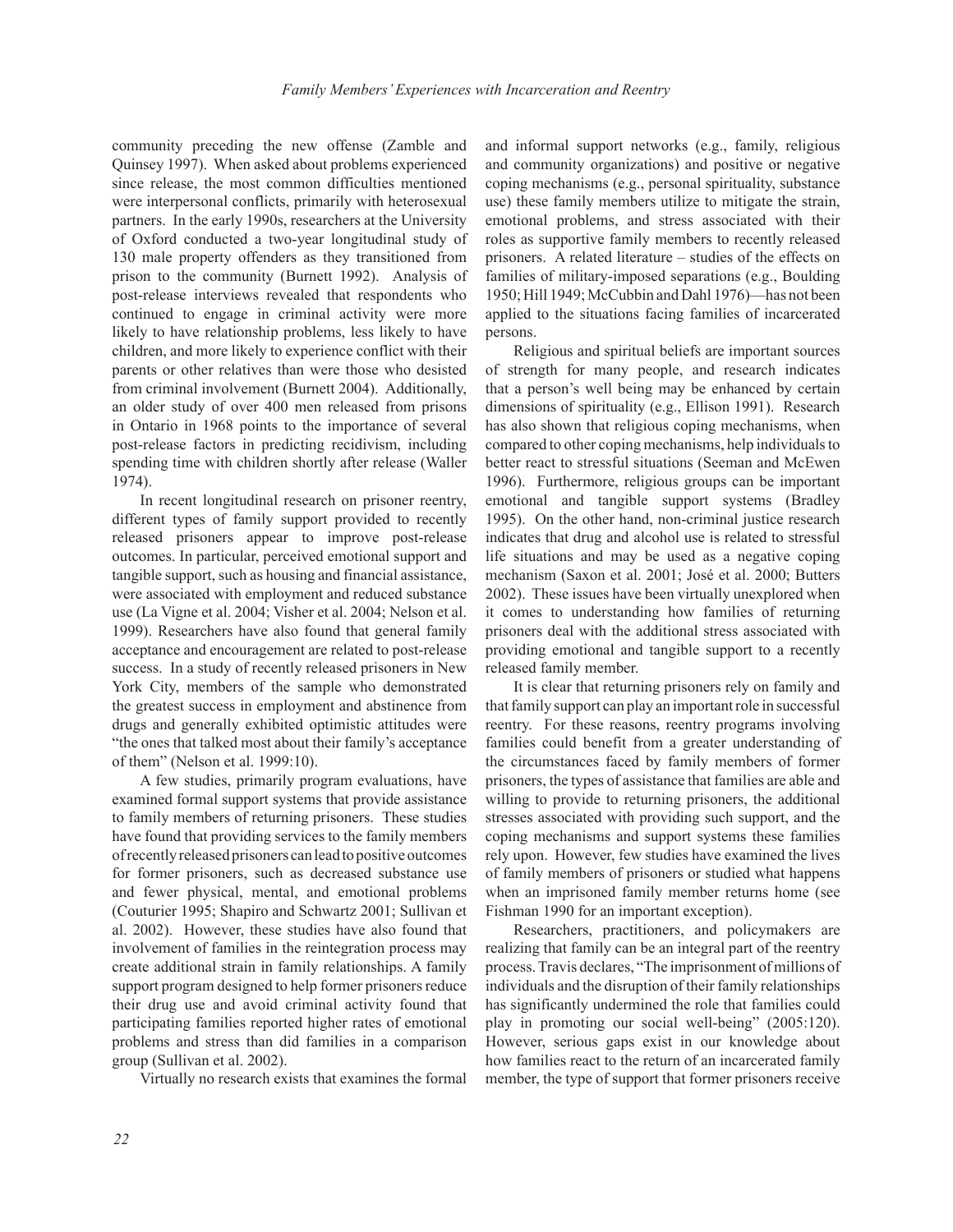from family after their release, the stress these events place on the family members of returning prisoners, and the support systems and coping mechanisms family members rely upon to mitigate the added strain and stress. This paper provides some systematic information about these issues. Understanding the nature of family relationships in the context of incarceration and prisoner reentry will help inform policies and practices that are designed to support the families of prisoners during periods of disruption and lead to successful outcomes for ex-prisoners and their families.

#### **Methodology**

#### *Sample*

 The data for this paper come from *Returning Home: Understanding the Challenges of Prisoner Reentry*, a four-state longitudinal study of prisoner reentry involving in-depth interviews with prisoners before and after their release and interviews with a family member of each prisoner approximately three months after the prisoner's release. The survey instruments cover virtually every aspect of prisoner reentry, including individuals' and family members' assessments of family relationships and support before, during, and after prison. The prisoners recruited for study participation were identified as being between one and three months from their release date, had been sentenced to a year or more in state prison, were returning to Chicago, and were 18 years of age or older. Participants were recruited to participate in a prerelease interview and two post-release interviews—at approximately two months and approximately six months after release.

During the pre-release interview<sup>1</sup>, prisoner respondents were asked to identify and refer three family members for inclusion in the family interview component of the project. In this study, "family member" was defined as a blood or legal relative, someone with whom they have a child in common, or a partner or guardian they lived with prior to incarceration or planned to live with after release. Interviews were primarily conducted by phone. This paper analyzes data collected in 2003 from 247 family members of recently released prisoners in Illinois.2

#### *Measures*

 The family member interviews covered a variety of topics including personal characteristics, contact with the prisoner during incarceration, types of support provided

after release, and difficulties experienced due to the prisoner's return.

 To estimate the kind and frequency of contact during the prison term, we asked family member respondents to indicate how often they made phone calls to or received phone calls from the prisoner, how often they sent or received mail, and how often they visited their family member in prison. Response options included never, a few times a year, monthly, weekly, daily, and don't know.

 To ascertain what costs and challenges are associated with staying in touch with a family member in prison, we asked a series of questions about how much time was spent traveling to the prison and gaining access to the visitation room and how much it cost respondents every time they visited (including expenses such as gas, tolls, bus fare, lodging, food, etc.). We also asked respondents how much money they spent on phone calls (initiating and receiving) and mail during the final month of their family members' prison terms. To learn more about the challenges to staying in touch, we read family respondents a series of 13 statements—each representing a different challenge—and asked them to identify which things made it difficult to stay in touch with someone in prison. For each statement, respondents were asked to respond "yes" or "no," indicating whether the issue mentioned was something that made it difficult to stay in touch with their family member in prison.

 To ascertain what kinds of support family members were providing to recently released prisoners, we asked family members a series of questions about the kinds of emotional and tangible support they provided to their recently released family members, including emotional support, financial support, housing, assistance with childcare, and help finding a job. We also asked the family respondents about any hardships they experienced in providing these types of support.

 Given the likely increase in stress associated with serving as a source of emotional and tangible support to a recently released family member, we asked a series of questions about the coping mechanisms and support systems family members of returning prisoners relied upon. Specifically, we sought to ascertain whether they relied upon drugs and alcohol as a coping mechanism, the extent to which they relied upon their spirituality as a source of internal support, and the amount and kinds of support they received from religious and community organizations. Regarding drug and alcohol use, we asked participants to indicate whether their drug and alcohol use had increased, decreased, or remained the same since the family members' return from prison. We modified a scale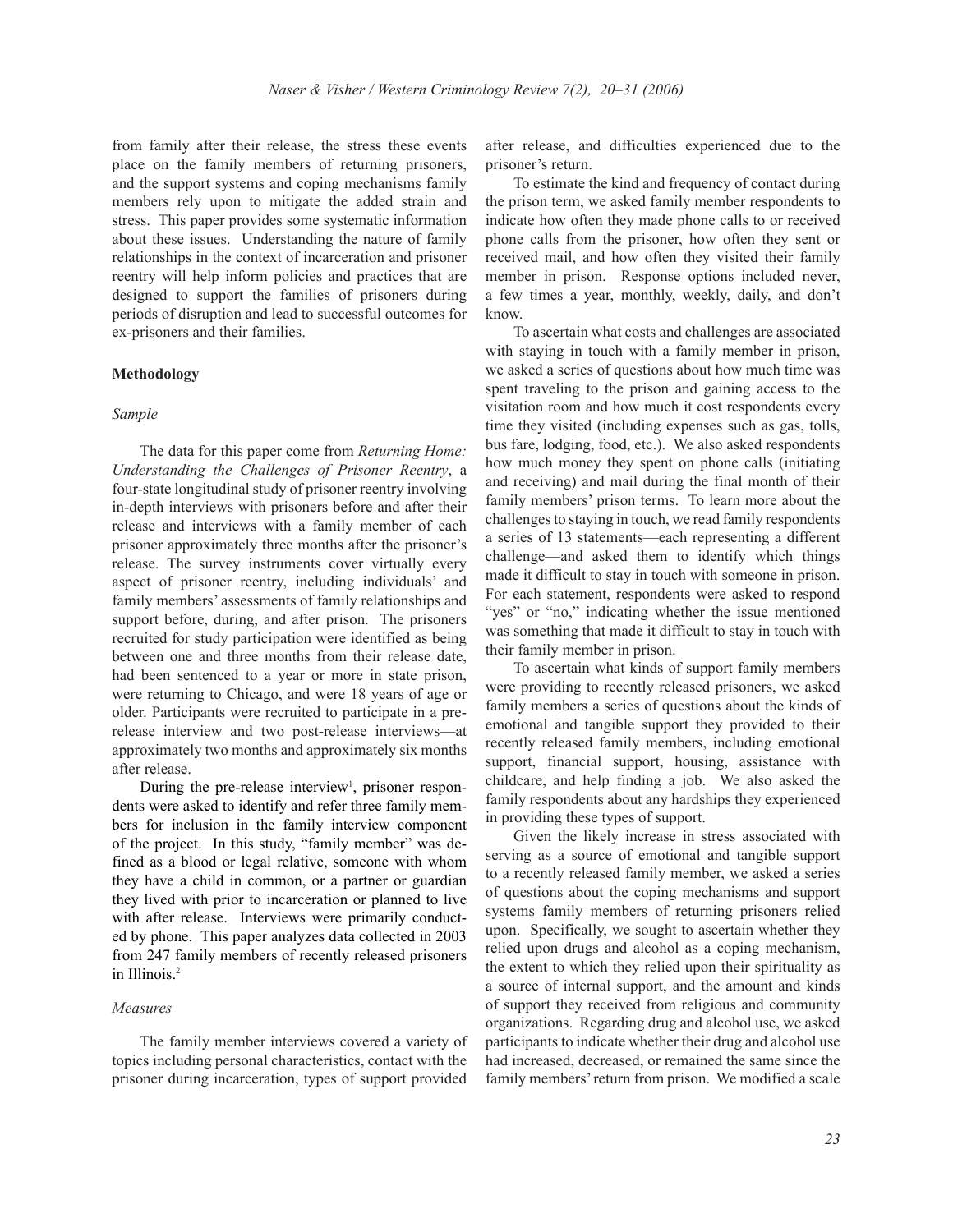created to measure religiousness and spirituality (Fetzer 1999) to create two measures: one of spirituality and one of perceived religious support. The **Spirituality Scale**<sup>3</sup> consists of six items that measure concepts such as how often one prays or meditates, whether one feels guided by God in the midst of daily activities, and whether one's faith helps him to know right from wrong. Spirituality Scale mean values range from one to four, with one representing low levels of spirituality and four representing high levels. The **Religious Support Scale**<sup>4</sup> was also adapted from the Fetzer measure (1999) and consists of five items that measure concepts such as whether the people in one's church or other religious institution would help out if one was ill, whether the people in one's religious institution make him feel loved and cared for, and the degree to which one's religious institution matters to him. Religious Support Scale mean values also range from one to four, with one representing low levels of perceived religious support and four representing high levels. Finally, to identify other sources of support that family members believed might be helpful, we included an open-ended question: *Are there any services that could help you, as a family member of someone returning home from prison?*

#### **Characteristics of Family Sample**

 The sample consists of 247 family members of male prisoners who were recently released from prison and returned to the City of Chicago. Nearly 90 percent of the sample identified themselves as African American or black, seven percent as white, and the remaining four

| <b>Table 1. Characteristics of Sample</b>        |        |          |
|--------------------------------------------------|--------|----------|
| $N = 247$                                        |        |          |
| <b>Characteristic</b>                            |        |          |
| Median age                                       |        | 46 years |
| Percent female                                   | $87\%$ |          |
| Percent that are intimate partner of released    | $20\%$ |          |
| Percent living with ex-prisoner during year      |        |          |
| before prison term                               | $73\%$ |          |
| Percent living with ex-prisoner at any time      |        |          |
| since release                                    | 76 %   |          |
| Percent with at least one minor child living     |        |          |
| in their home                                    | $38\%$ |          |
| Percent with high school degree/GED or higher    | $60\%$ |          |
| Percent employed at time of interview            | 47 %   |          |
| Percent receiving food stamps, housing aid,      |        |          |
| and/or public assistance                         | $34\%$ |          |
| Percent that had served time in prison or jail   |        | $5\%$    |
| Percent that reported illegal drug use in the 30 |        |          |
| days prior to interview                          |        | 1 %      |

percent as some other race or biracial. Seven percent is of Hispanic origin. The median age of family respondents was 46 years old. Forty percent had not completed high school, 32 percent had earned a high school degree or a GED, and the remaining 28 percent had completed at least some college course work. A large majority of our respondents were women (87 percent), and over half were mothers or stepmothers and sisters or stepsisters of the recently released prisoners (36 percent and 15 percent, respectively). Nearly one in five were intimate partners of the recently released prisoners, and nine percent of respondents had children with the ex-prisoners.

 The members of our sample had long standing relationships with their family members who were incarcerated and maintained regular contact with them both before and after their incarceration. The median length of time they had known each other was 27 years and, on average, they had lived together for 19 years before the prison term began. Nearly three-quarters of respondents (73 percent) indicated that their recently released family member lived with them during the year before leaving for prison, and over half had lived together for that entire year. A slightly higher percentage  $-76$ percent – reported that their family member lived with them for some period after release from prison, and nearly two-thirds had lived together the entire time since release. Only four percent of our sample reported that they had no contact with the recently released family member since his release from prison.

### **Maintaining Contact with an Incarcerated Family Member**

#### *Types And Frequency Of Contact*

 Even though the members of our sample identified numerous challenges to staying in touch with their incarcerated family member, almost all of them—95 percent—were in contact with their incarcerated family member during his prison term. Over 70 percent reported sending mail to or receiving mail from their incarcerated family member at least monthly, with one-third reporting weekly contact by mail. Fifty-eight percent made phone calls to or received phone calls from their incarcerated family member at least monthly, with 26 percent doing so weekly and six percent doing so on a daily basis. Five percent of our sample never sent or received mail, and 13 percent never made phone calls to or received phone calls from their incarcerated family member during his prison term. While monthly mail and phone calls were quite common, visitation was not. Over two-thirds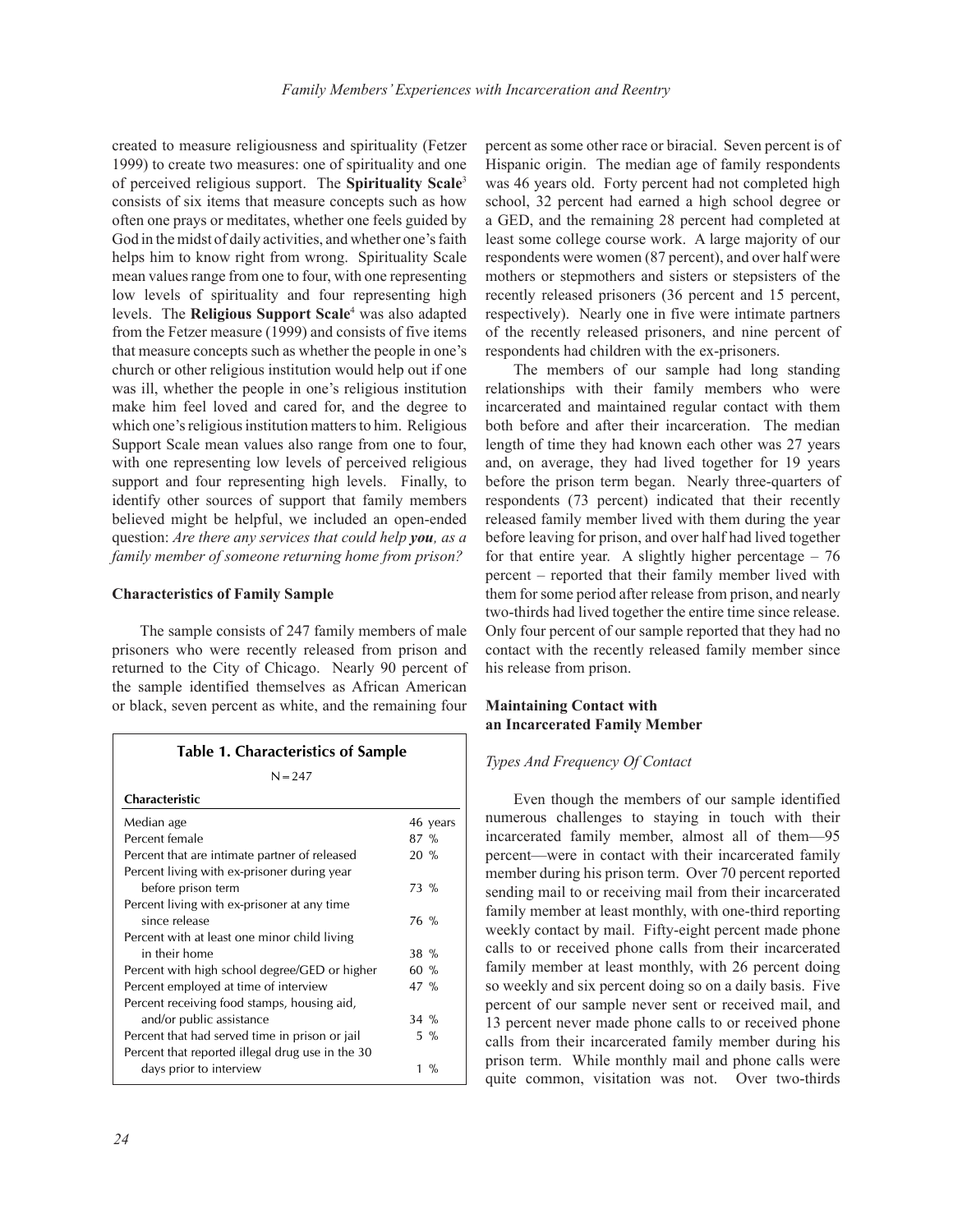of respondents (67 percent) never visited their family member during his prison term, and only nine percent visited at least monthly.

 We were interested in exploring whether family respondents who were intimate partners5 of the prisoner (20 percent of our sample) had different levels of contact during the prison term than family respondents who were blood relatives of the prisoner, such as parents, siblings, grandparents, children, and cousins (80 percent of our sample). We found that similar percentages of each group had at least monthly mail and phone contact and that intimate partners were more likely to visit their incarcerated family member. Furthermore, there were substantial differences in the percentages of intimate partners and blood relatives that had weekly and daily contact of any kind. Over 70 percent of blood relatives and over 80 percent of intimate partners had at least monthly mail contact with the prisoner. However, only one quarter of blood relatives reported weekly mail contact and none reported sending or receiving mail to/ from their incarcerated family member on a daily basis, while 73 percent of intimate partners reported weekly mail contact and one in ten reported sending or receiving mail on a daily basis.

 Almost equal percentages of intimate partners and blood relatives reported at least monthly phone contact with their incarcerated family member, 64 percent and 65 percent respectively. Twenty-nine percent of blood relatives reported weekly phone contact. Intimate partners were much more likely to have weekly phone contact, with over 40 percent calling or receiving phone calls from their incarcerated family member on a weekly basis. Six percent of both types of family members reported daily phone contact, and approximately one in eight of both groups reported never having phone contact with the incarcerated family member.

 The largest difference between intimate partners and blood relatives, in terms of contact with incarcerated family members, pertains to visitation. Almost twothirds of blood relatives (71 percent) never visited their family member during his prison term, as compared to approximately half of the intimate partners in our study. Furthermore, blood relatives visited with much less frequency than did intimate partners. One-quarter of intimate partners visited at least monthly, with eight percent visiting on a weekly basis. Only five percent of blood relatives visited at least monthly. Eleven percent reported that they visited only once or twice during their family member's prison term.

 We also wanted to know whether the prisoners in our study maintained contact with their children during their

prison term. Therefore we asked respondents a series of questions about their incarcerated family member's contact with his own children while in prison. According to the reports from family members, just over half of the incarcerated family members with minor children were in contact with their children at least monthly while serving their prison term. Approximately 40 percent reported that the incarcerated family member kept in touch via letters and phone calls, and 22 percent indicated that the children visited during his prison term.

#### *Cost And Challenges To Staying In Touch*

 Our study participants identified numerous challenges to staying in touch with an incarcerated family member (see Table 2). The top challenges they identified relate to the distance they lived from the prison and the costs and logistics associated with visiting. The number one challenge to staying in touch with an imprisoned family member was that the prison was located too far away, with 75 percent of respondents mentioning this reason. An additional 38 percent reported that the cost of visiting was too high, and 34 percent indicated that they did not have transportation. It is not surprising that respondents identified distance, costs, and logistics as major challenges. Of those that did visit their incarcerated family member, the median amount of time it took to travel to the prison was three hours, and they waited an additional 40 minutes to gain access to the visitation room. On average, it cost our respondents \$55 to visit their imprisoned family member. The two-thirds of our respondents that did not visit their family members were asked how long it would have taken to travel to the prison, had they done so. For this group, the median travel time to the prison increased to four hours, a possible indicator of why they did not visit their incarcerated family member.

 Even though almost 60 percent of our sample had at least monthly phone contact with their incarcerated family member, over half (52 percent) reported that the cost of making or receiving phone calls was an impediment to staying in touch. During the final month of the prison term, the median amount of money they reported spending on phone calls to and from their incarcerated family member was about \$50.

 In addition to distance, cost, and logistical difficulties, roughly one out of seven respondents cited one or more problems in their relationship with the imprisoned family member as a reason why they did not maintain contact. Most simply did not want to stay in touch, some saying that they were upset or disappointed and others that they were, "tired of [seeing] him going to jail." Others avoided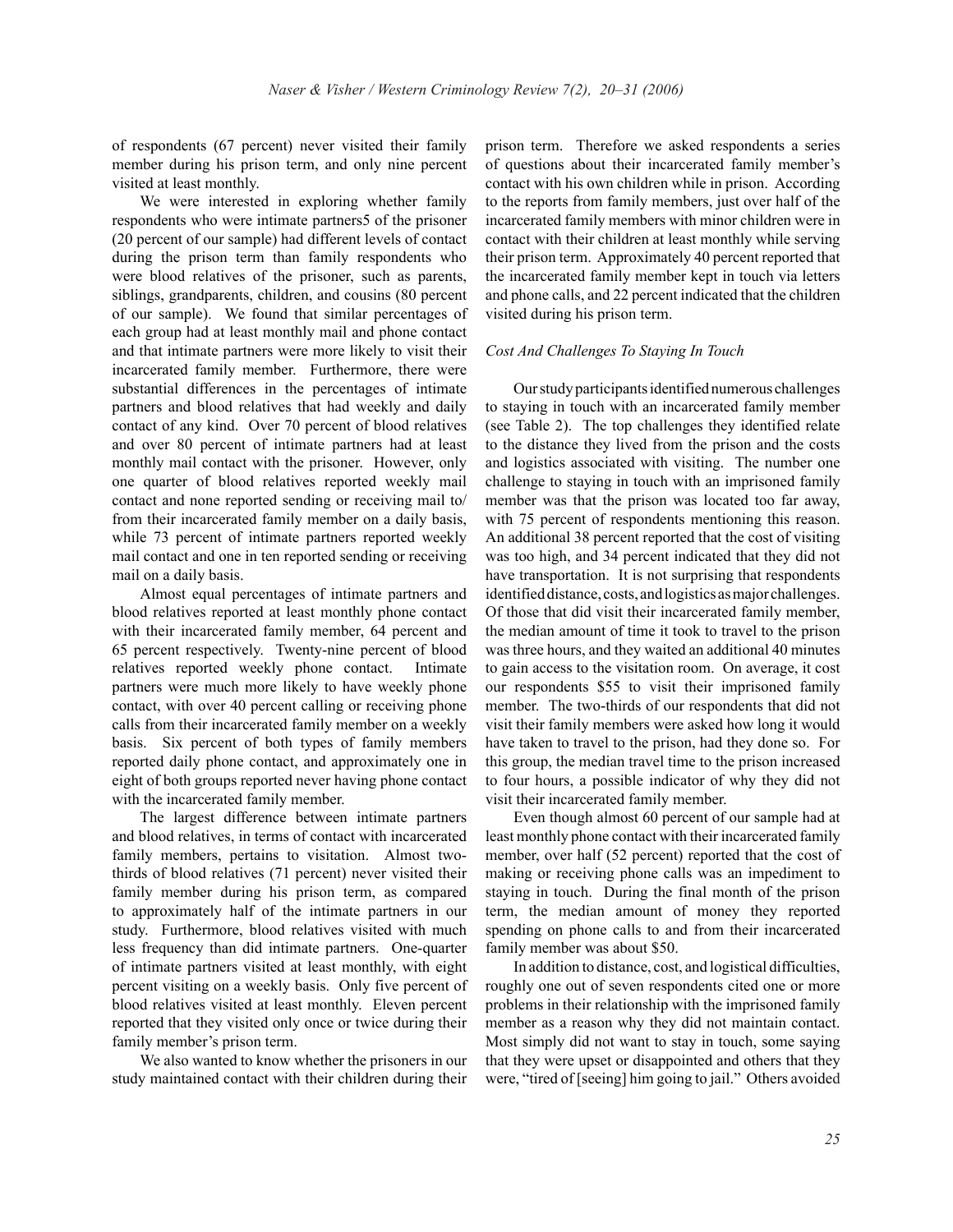contact because their incarcerated family member did not want to stay in touch with them, either because the relationship was strained or because the family member did not want to be seen in prison. For some, the feeling of not wanting to stay in touch was mutual (felt by both the respondent and their imprisoned family member).

**Types of Support Families Provide**

# **Table 2. Challenges to Staying in Contact**

| Challenge                                     | Percentage       |     |
|-----------------------------------------------|------------------|-----|
| Prison located too far away                   | 75 %             |     |
| Cost of making/receiving phone calls          | 52 %             |     |
| Cost of visiting                              | $38\%$           |     |
| Prison not a nice place to visit              | $36\%$           |     |
| Lack of transportation                        | $34 \%$          |     |
| Could not miss work                           | $32 \%$          |     |
| Visitation times did not work with schedule   | $26\%$           |     |
| Child care issues                             | $10\%$           |     |
| Did not want to stay in touch with imprisoned |                  |     |
| family member                                 | $10\%$           |     |
| Visitation rules were difficult               | $9\%$            |     |
| Imprisoned family member did not want to stay |                  |     |
| in touch with me                              | 8 %              |     |
| Reading or writing problems                   |                  | 1 % |
| Other challenges                              | $15 \frac{9}{6}$ |     |

#### **and Hardships Experienced**

We know from prior research that soon-to-be released prisoners expect to rely quite heavily on their family members for a wide variety of support once released. We also know from prior research that family members often exceed the expectations of recently released prisoners in providing a web of emotional, financial, and other kinds of tangible support in an effort to assist their family member in the transition back into the community (La Vigne et al. 2004; Nelson et al. 1999; Visher, La Vigne, and Travis 2003). Our study participants demonstrated a similar willingness to provide support to their recently released family members, even though they also characterized providing certain kinds of support as difficult. A large majority of our participants (83 percent) provided their recently released family member with financial support, yet over half reported that doing so was pretty or very hard. As reported previously, 76 percent of participants allowed their recently released family member to live with them for some period after release, and 40 percent provided assistance in finding housing. Thirty-seven percent provided assistance with child care (for those who had minor children), and about one in five of our

participants helped their recently released family member find employment.

 However, our respondents also identified hardships associated with their family member's return from prison. Almost one-third of respondents (30 percent) were having financial hardships due to their family member's return. Nearly 10 percent felt more anxious due to his return, and four percent reported having trouble in relationships with others due to the return of their family members from prison.

 Virtually all of the released prisoners (95 percent) were on parole, and about one-quarter (27 percent) of the family members we interviewed had talked with the released family member's parole officer. Most respondents spoke to parole officers seeking advice about ways to help their recently released family member to obtain a job, job training, or additional education and to avoid drug use or enter drug treatment. Others wanted to be made aware of the "rules" that their family member had to follow, so they could better monitor their family member's activities and help him remain out of prison. In general, respondents talked to parole officers in search of some type of support to aid them as they tried to help their family members overcome the many challenges of reintegration.

 For many returning prisoners, family is their greatest support system. Three-quarters of our prisoner sample in Illinois had served time before, and, according to national statistics, about 50 percent of released prisoners will be re-incarcerated within three years. However, the family members in our study were optimistic about the future and about their roles as supportive family members. Ninety percent of respondents indicated that it would be pretty or very easy to renew their relationship with their recently released family member, and 35 percent said that their family member's return had actually made their relationship stronger or easier. Over 80 percent of respondents reported that providing emotional support to their recently released family member was pretty or very easy. Somewhat surprisingly, 78 percent felt it would be pretty or very easy for their family member to stay out of prison.

# **Substance Use as a Source of Stress on Family Relationships**

 Resuming old behavior patterns that may have previously led to imprisonment—such as drug use and criminal activity to support a drug habit—can be a tremendous source of stress for the family members of a recently released prisoner. Although the family interviews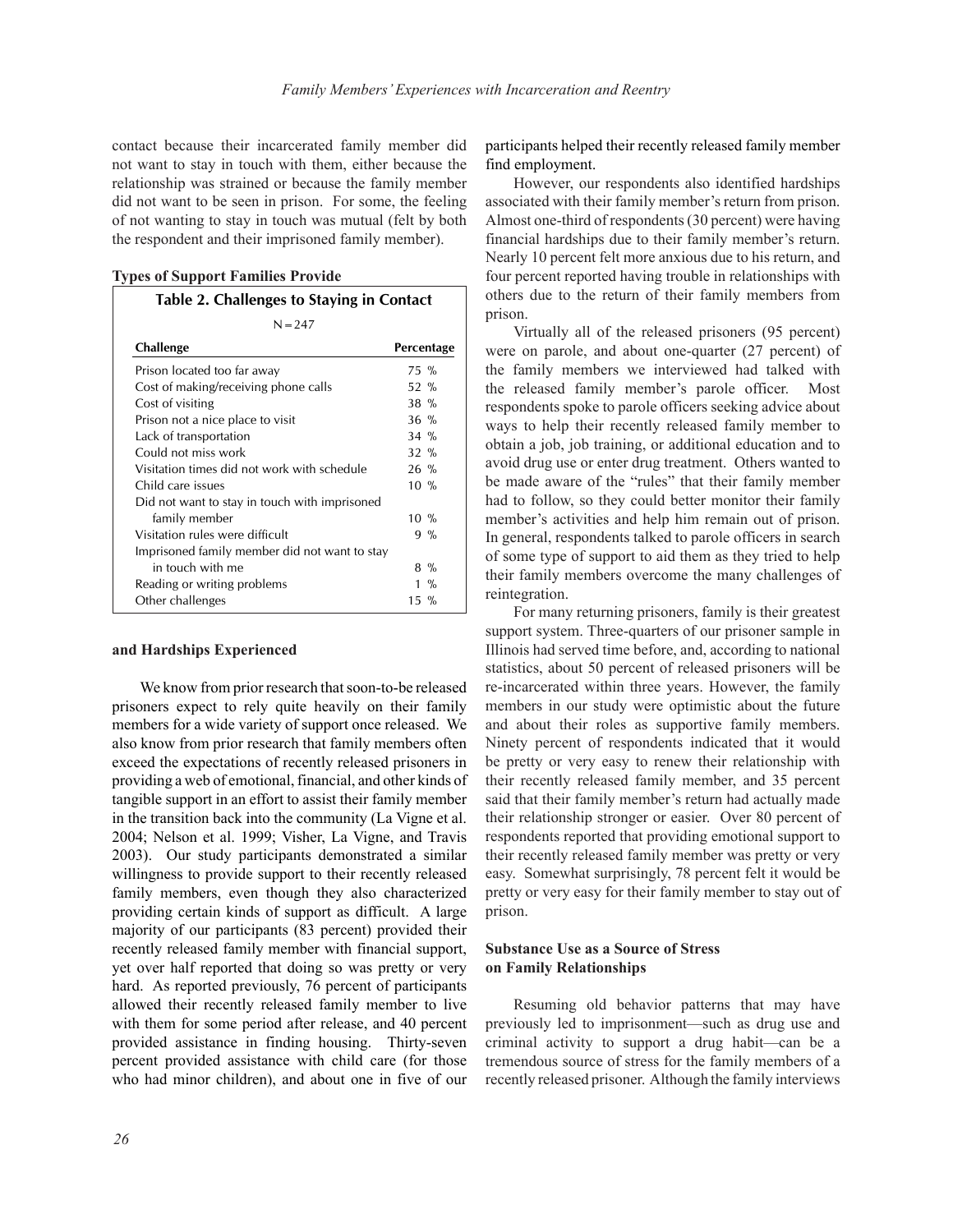were conducted an average of just three months after the prisoner's release, nearly one-fifth (18 percent) of the respondents indicated that substance use and/or re-arrest had already become a problem for their released family member. Of the 11 percent who cited drugs as a problem, respondents described their family members as "begging for money," "selling to support his habit," and/or "hanging around with friends [and] not taking care of himself." One respondent, a former addict herself, said that the ex-prisoner's drug use was a problem because, "I have been clean for ten years and I don't want them around." We also asked respondents more specifically how drugs had affected their relationship with the released family member. Over three-quarters (77 percent) of those who stated drugs were a problem reported negative effects.<sup>6</sup> Participants described feeling angry and frustrated, disappointed and hurt, and ultimately resentful of their family member's drug use. Several stated that continued relapsing had destroyed any trust they might otherwise have had in their family member and, in one case, had completely "ruined the relationship."

 Eleven percent of respondents stated that their recently released family member had already been arrested at least once since his release, most often for a drug-related crime (27 percent). Other reasons included violating parole or house arrest conditions, being in the "wrong place at the wrong time" by hanging out with friends, or committing new crimes such as burglary and domestic violence.

## **Sources of Support and Coping Mechanisms of Family Members**

 Incarceration and reentry are not only stressful for the imprisoned individual, but are also difficult for the family members of those transitioning from prison back into the community. During difficult times or times of transition, individuals rely on a variety of coping mechanisms and support systems to deal with increased pressure and anxiety—from looking within to one's spirituality to turning outward to family, friends, or support groups such as one's church or mosque. Given the stress and hardships associated with providing different kinds of emotional and tangible support to family members returning from prison, we wanted to examine some of the potential coping mechanisms and support systems that family members of returning prisoners turned to during the period of reentry.

 First we examined the degree to which family members of recently released prisoners relied upon drugs and alcohol as a coping mechanism. Interestingly, only two percent of respondents indicated that they were drinking more since their family members returned and no respondents reported increased reliance on drugs.

As discussed previously, we included in our survey a number of scales that measured concepts such as spirituality and perceived religious support. Table 3 provides the mean values of each scale. As a review of the table indicates, our respondents reported high levels of spirituality and perceived religious support. Scale values range from one to four and the mean scores for all scales exceed 3.5.7 High Spirituality Scale scores indicate that the family members included in our study have high levels of personal spirituality and that spirituality is an important factor guiding their daily lives. Furthermore, high Religious Support scores indicate their belief that they receive—or would receive if needed—strong support from their church or other religious organization. Seven percent of the family members in our study were offered or received services from a religious or community organization specifically because they had a family member recently released from prison. The most common services received were counseling and mental health services and food services.

To identify other sources of support that respondents

| <b>Table 3. Sources of Support:</b><br>Spirituality and Religious Institutions |         |      |  |
|--------------------------------------------------------------------------------|---------|------|--|
| <b>Scales</b>                                                                  | Min-max | Mean |  |
| Spirituality Scale                                                             | $1 - 4$ | 3.59 |  |
| Religious Support Scale                                                        | $1 - 4$ | 3.72 |  |

believed might be beneficial, we asked the following open-ended question: *Are there any services that could help you, as a family member of someone returning home from prison?* More than two-thirds (67 percent) of the respondents listed at least one type of service that would be helpful. However, the respondents typically mentioned services designed to help the released prisoners, not themselves. Participants most commonly requested help obtaining a job or job training for their recently released family member (43 percent), while others wanted financial assistance (16 percent), counseling (11 percent), housing (10 percent), drug or alcohol treatment (9 percent), and/ or health care services (9 percent). Listed below are some representative examples of the responses that participants provided:

• "If he could get a job it would be easier for him and the rest of the family, so he wouldn't have to depend so much on others."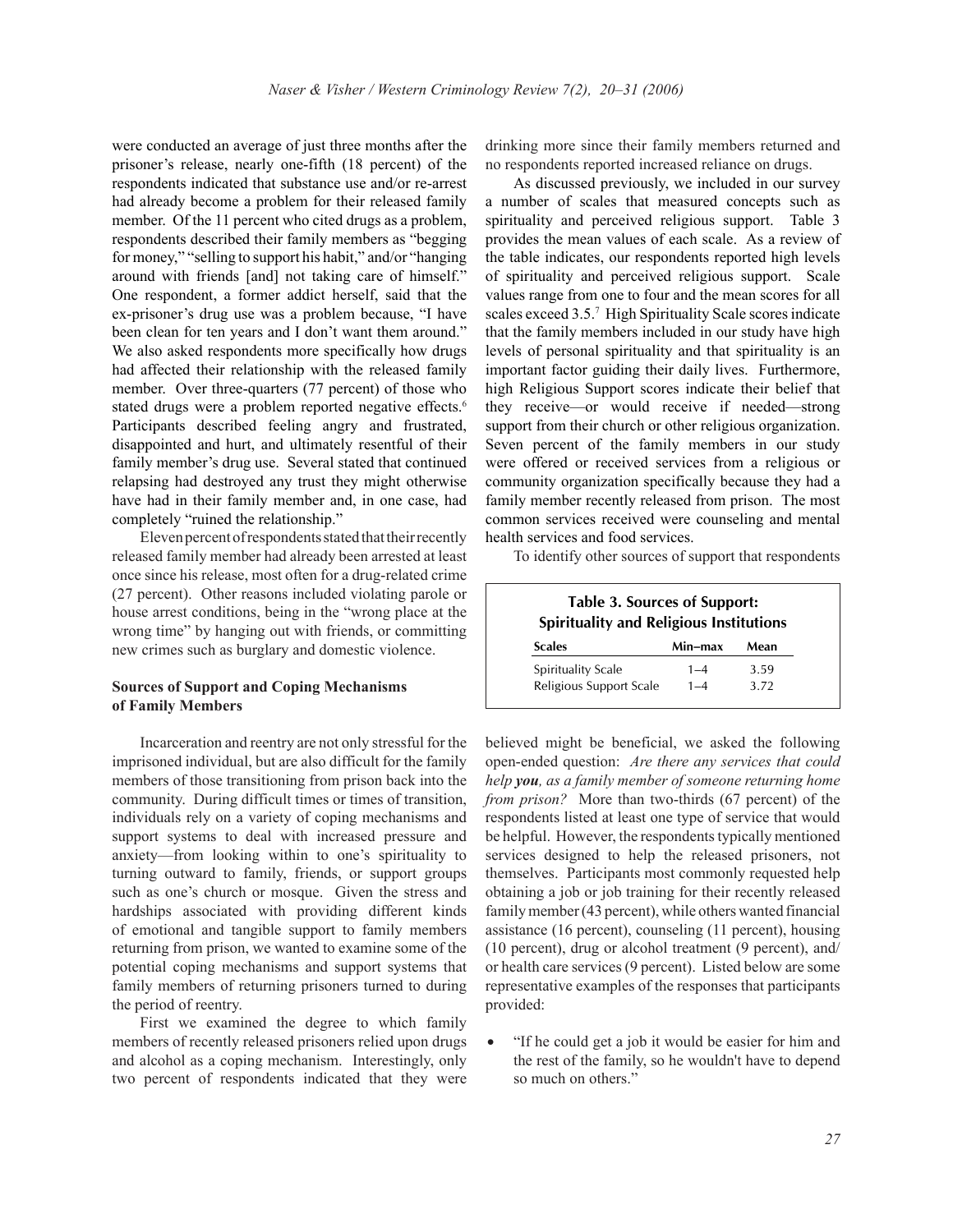- "If they can help the inmates get a job and a job training program, everything else is basically ok. I hope he can get financially stable, get housing and live his life the right way like he's been doing so far; that would help the family."
- "Money to help family take care of ex-convicts until they get a job."
- "Counseling for inmates and their families together, so we can learn to trust and build back a relationship, also to be able to adjust in society. Jobs are [also] needed for ex-cons."
- "Find [a] counseling program for family and inmates so we can cope with problems incurred in prison."
- "Help ex-convicts get into training programs to get a job and have their own place to live so they can stay busy and adjust to society."
- "Put him in a drug program; jail won't help."
- "Job, counseling, drug treatment facility, housing, and financial support."

#### **Policy Implications**

 In our previous research we noted that soon-to-bereleased prisoners had high expectations for family support and relationship quality after release, hypothesizing that if these expectations were not met, a downward spiral of relapse and recidivism could ensue (Visher et al. 2003). We then learned that prisoners' expectations about family relationships and support were typically met and, more often than not, were exceeded (La Vigne et al. 2004). The present research complements our previous findings by illustrating the many kinds of support family may provide to recently released prisoners from the family members' own perspectives.

 This research also indicates that family members experience serious hardships during the period of incarceration and after their family member's release from prison. It also suggests that they would benefit from programs or services to assist them, as family members of recently released prisoners, and from programs to assist their recently released family member. Areas of needed support and assistance that were most frequently mentioned by the family members of returning prisoners included financial assistance and helping the recently released prisoner to secure a job or job training.

 Overall, our findings suggest that prisoners and their families would be well served by corrections policies that remove barriers to contact during incarceration and perhaps even encourage contact through the establishment of programs specifically designed to reinforce positive relationships with the family members they are likely to rely on after their release from prison. Based on this study, the family members most frequently relied upon appear to be mothers, sisters, and intimate partners. Based on our respondents' identification of barriers to in-prison contact with family, both reducing the costs of phone calls and housing prisoners closer to their communities should be top priorities for corrections officials and inmate family associations.

 Future research on this topic should examine family relationships and the types and levels of support that family is willing and able to provide to a member who has recently been released from prison over a longer period of time. This study surveyed family members approximately three months after the prisoner's release. It is likely that the hardships and strain that our family sample reported during the brief three-month period since release—will intensify with time. This raises serious questions about how long family is able and willing to serve as a major support system for the returning prisoner, and what effects discontinuing such support has on the recently released prisoner and his or her prospects for successful reintegration into his family and their community.

 In addition, future research should examine the role that gender plays in family relationships and support among current and recently released prisoners. This research was conducted with a sample of male prisoners, which is likely to yield considerably different results from a similar analysis conducted with female prisoners, who typically have more complex relationships with children and may have less support from intimate partners. A component of the *Returning Home* study mentioned previously involves data collection from both male and female prisoners and their family members in Maryland and Texas. This will allow for an examination of the role that gender plays in family relationships and support.

#### **Endnotes**

 1. When prisoners failed to provide family referrals at the pre-release interview, they were asked again to provide three family referrals at the first post-release interview.

 2. We compared respondents who provided a family referral  $(N=308)$  to those who did not  $(N=92)$  and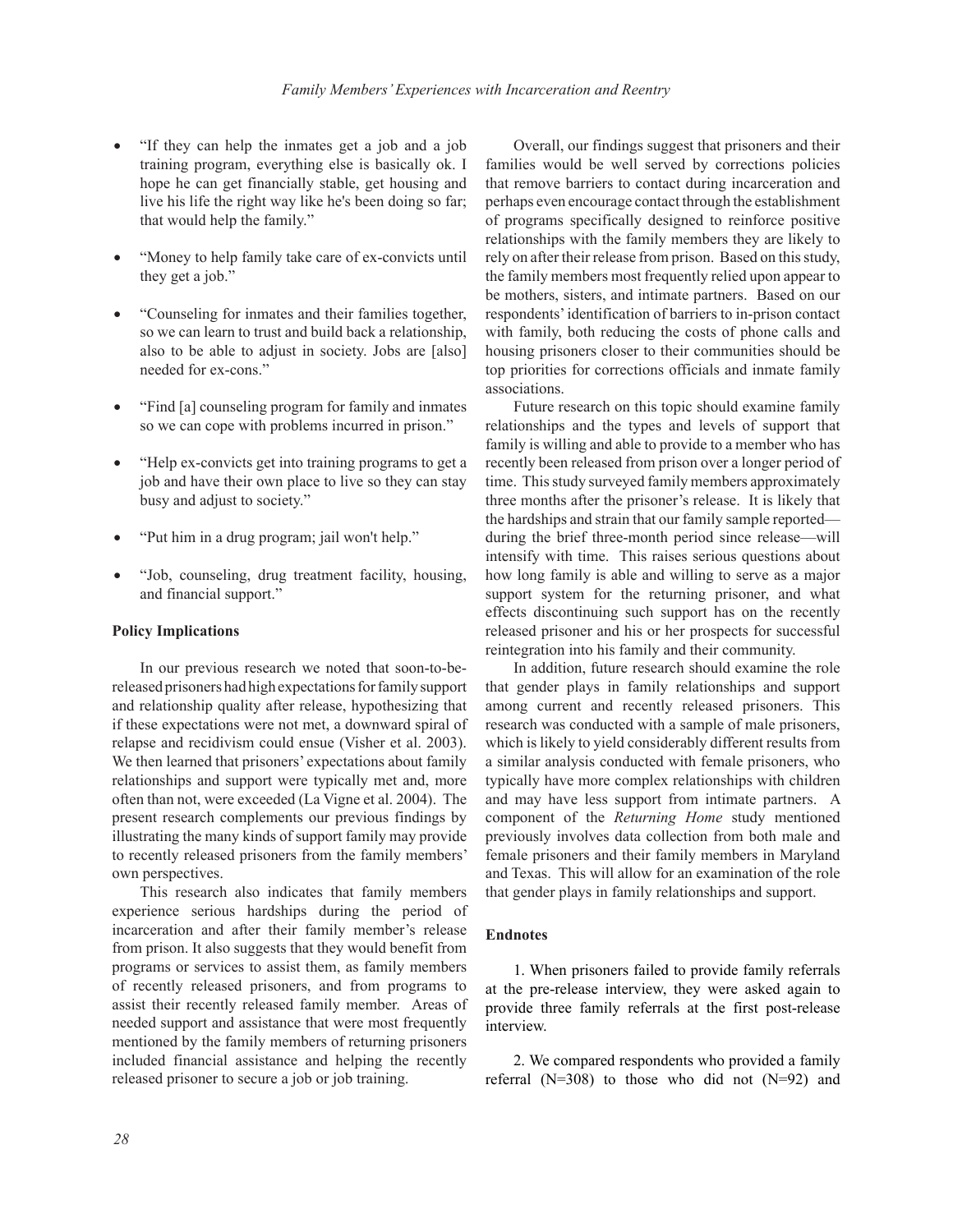found no significant differences across a wide range of characteristics, including race, criminal history, current sentence length, conviction type, pre-prison education, employment, marital status, alcohol use, self-esteem, control over life, intention to commit crime post-release, pre-prison family support and relationship quality, and perhaps most importantly, likelihood of reconviction or reincarceration following release. Only one difference emerged as statistically significant in a multivariate regression: respondents who provided a family referral were somewhat more likely to have used drugs before prison (70 percent vs. 60 percent).

- 3. Chronbach's alpha = .83.
- 4. Chronbach's alpha = .98.

 5. Intimate partners include spouses, former spouses, boyfriends, girlfriends, and fiancés.

 6. Others reported that drug use had no effect on their relationship with their family member, some stating that this was because they no longer saw that person.

 7. Comparable work by Fetzer (1999) using data from the 1997-1998 General Social Survey showed lower means for items similar to those on our Spirituality and Religious Support Scales.

#### **References**

- Adalist-Estrin, Ann. 1994. "Family Support and Criminal Justice." Pp. 161-185 in *Putting Families First: America's Family Support Movement and the Challenge of Change*, edited by S.L. Kagan, and B. Weissbourd. San Francisco: Jossey-Bass.
- Adams, Don and Joel Fischer. 1976. "The Effects of Prison Residents' Community Contacts on Recidivism Rates." *Corrective and Social Psychiatry* 22: 21-27.
- Arditti, Joyce A., Jennifer Lambert-Shute, and Karen Joest. 2003. "Saturday Morning at the Jail: Implications of Incarceration for Families and Children." *Family Relations* 52: 195-204.
- Boulding, Elise. 1950. "Family Adjustments to War Separations and Reunions." *The Annals of the American Academy of Political and Social Sciences* 272: 59-67.
- Bradley, Don E. 1995. "Religious Involvement and Social Resources: Evidence from the Americans' Changing Lives Data." *Journal for the Scientific Study of Religion* 34:259-267.
- Burnett, Ros. 1992. *The Dynamics of Recidivism: Summary Report.* Oxford, UK: University of Oxford, Center for Criminological Research.
- ———. 2004. "To Re-Offend or Not to Re-Offend? The Ambivalence of Convicted Property Offenders." In *Ex-Offender Reintegration: Pathways to Desistance from Crime*, edited by S. Maruna and R. Immarigeon. Albany, NY: SUNY Press.
- Butters, Jennifer E. 2002. "Family Stressors and Adolescent Cannabis Use: A Pathway to Problem Use." *Journal of Adolescence* 25: 645-654.
- Couturier, Lance C. 1995. "Inmates Benefit from Family Services Programs." *Corrections Today* 57:100-107.
- Edin, Kathryn, Timothy J. Nelson, and Rechelle Paranal. 2004. "Fatherhood and Incarceration as Potential Turning Points in the Criminal Careers of Unskilled Men." In *Imprisoning America: The Social Effects of Mass Incarceration,* edited by M. Pattillo, D. Weiman, and B. Western. New York: Russell Sage.
- Ellison, Christopher G. 1991. "Religious Involvement and Subjective Well-Being." *Journal of Health and Social Behavior* 32: 80-99.
- Fetzer Institute. 1999. *Multidimensional Measurement of Religiousness/Spirituality for Use in Health Research*. Kalamazoo, MI.
- Fishman, Laura T. 1990. *Women At the Wall: A Study of Prisoners' Wives Doing Time on the Outside*. New York: State University of New York Press.
- Fishman, Susan H. 1983. "The Impact of Incarceration on Children of Offenders." *Journal of Contemporary Society* 15: 89-99.
- Furstenberg, Frank F. 1995. "Fathering in the Inner City: Paternal Participation and Public Policy." Pp. 119- 147 in *Research on Men and Masculinities Series 7,* edited by M.S. Kimmel and M. Marsiglio. Thousand Oaks, CA: Sage Publications.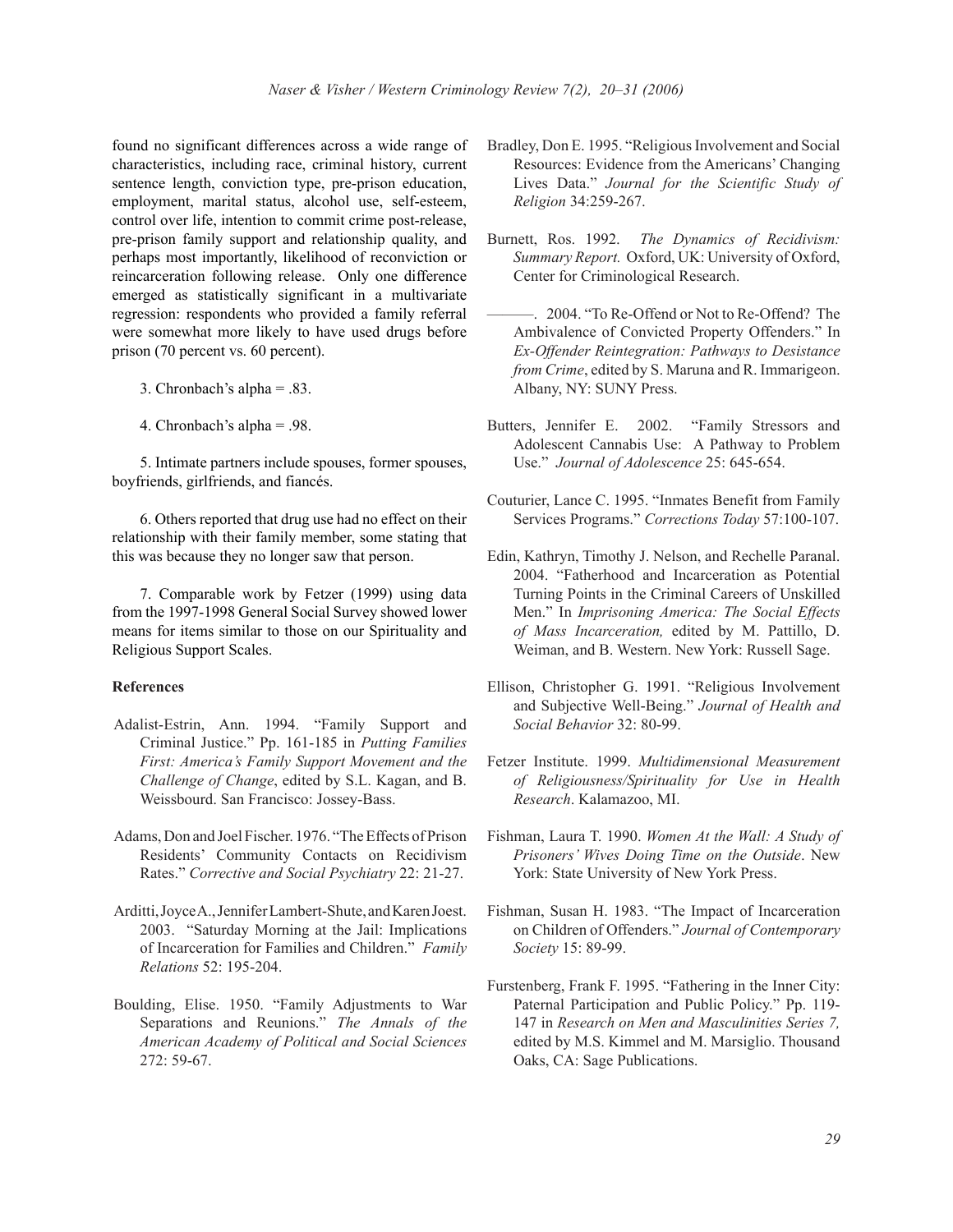- Glaser, Daniel. 1969. *The Effectiveness of a Prison and Parole System* (Abridged ed). Indianapolis, IN: Bobb-Merrill, Co.
- Hagan, John and Ronit Dinovitzer. 1999. "Collateral Consequences of Imprisonment for Children, Families and Communities." Pp.121-162 in *Prisons*, edited by M. Tonry and J. Petersilia. Chicago: University of Chicago Press.
- Hairston, Creasie F. 1989. "Family Ties: Maintaining Child-Parent Bonds is Important." *Corrections Today* 51: 102-6.
- ———. 2002. "The Importance of Families in Prisoners' Community Reentry." *The ICCA Journal on Community Corrections* April: 11-14.
- Hill, Reuben. 1949. *Families Under Stress: Adjustment to the Crisis of War, Separation, and Reunion*. Westport, CT: Greenwood Press
- Holt, Norman and Donald Miller. 1972. *Explorations in Inmate-Family Relationships*. Sacramento, CA: Research Division, California Department of Corrections.
- Irwin, John. 1970. *The Felon.* Englewood Cliffs, NJ: Prentice Hall.
- José, Begoña San, Hans A.M. van Oers, H. Dike van de Mheen, Henk F.L. Garretsen, and Johan P. Mackenbach. "Stressors and Alcohol Consumption." *Alcohol and Alcoholism* 35: 307-312.
- Klein, Shirley R., Geannina S. Bartholomew, and Jeff Hibbert. 2002. "Inmate Family Functioning." *International Journal of Offender Therapy and Comparative Criminology* 46: 95-111.
- La Vigne, Nancy G., Christy Visher, and Jennifer Castro. 2004. *Chicago Prisoners' Experiences Returning Home*. Washington, DC: The Urban Institute.
- Laub, John H. and Robert J. Sampson. 2003. *Shared Beginnings, Divergent Lives: Delinquent Boys to Age 70.* Cambridge, MA: Harvard University Press.
- McCubbin, Hamilton I. and Barbara Dahl. 1976. "Prolonged Family Separation in the Military: A Longitudinal Study." Pp. 112-44 in *Families in the*

*Military System*, edited by H.I. McCubbin, et al. Beverly Hills, CA: Sage Publications.

- Mumola, Christopher. 2000. "Incarcerated Parents and Their Children." *Bureau of Justice Statistics Special Report.* NCJ 182335. Washington, DC: U.S. Department of Justice, Bureau of Justice Statistics.
- Nelson, Marta, Perry Deess, and Charlotte Allen. 1999. *The First Month Out: Post Incarceration Experiences in New York City*. New York: Vera Institute of Justice.
- Ohlin, L. 1954. *The Stability and Validity of Parole Experience Tables*. Ph.D. dissertation, University of Chicago.
- Sampson, Robert J. and John H. Laub. 1993. *Crime in the Making: Pathways and Turning Points Through Life*. Cambridge, MA: Harvard University Press.
- Saxon, Andrew J., Tania M. Davis, Kevin L. Sloan, Katherine M. McKnight, Miles E. McFall, and Daniel R. Kivlahan. 2001. "Trauma, Symptoms of Posttraumatic Stress Disorder, and Associated Problems Among Incarcerated Veterans." *Psychiatric Services* 52: 959-964.
- Schneller, Donald P. 1976. *The Prisoner's Family: A Study of the Effects of Imprisonment on the Families of Prisoners*. San Francisco: R&E Research **Associates**
- Seeman, Teresa E., and Bruce McEwen. 1996. "Impact of Social Environment Characteristics on Neuroendocrine Regulation." *Psychosomatic Medicine* 58: 459-471.
- Shapiro, Carol and Meryl Schwartz. 2001. "Coming Home: Building on Family Connections." *Corrections Management Quarterly* 5: 52-61.
- Sharp, Susan F. and Susan T. Marcus-Mendoza. 2001. "It's a Family Affair: Incarcerated Women and Their Families." *Women and Criminal Justice* 12(4):21- 49.
- Sullivan, Eileen, Milton Mino, Katherine Nelson, and Jill Pope. 2002. *Families as a Resource in Recovery from Drug Abuse: An Evaluation of La Bodega de la Familia.* New York: Vera Institute of Justice.